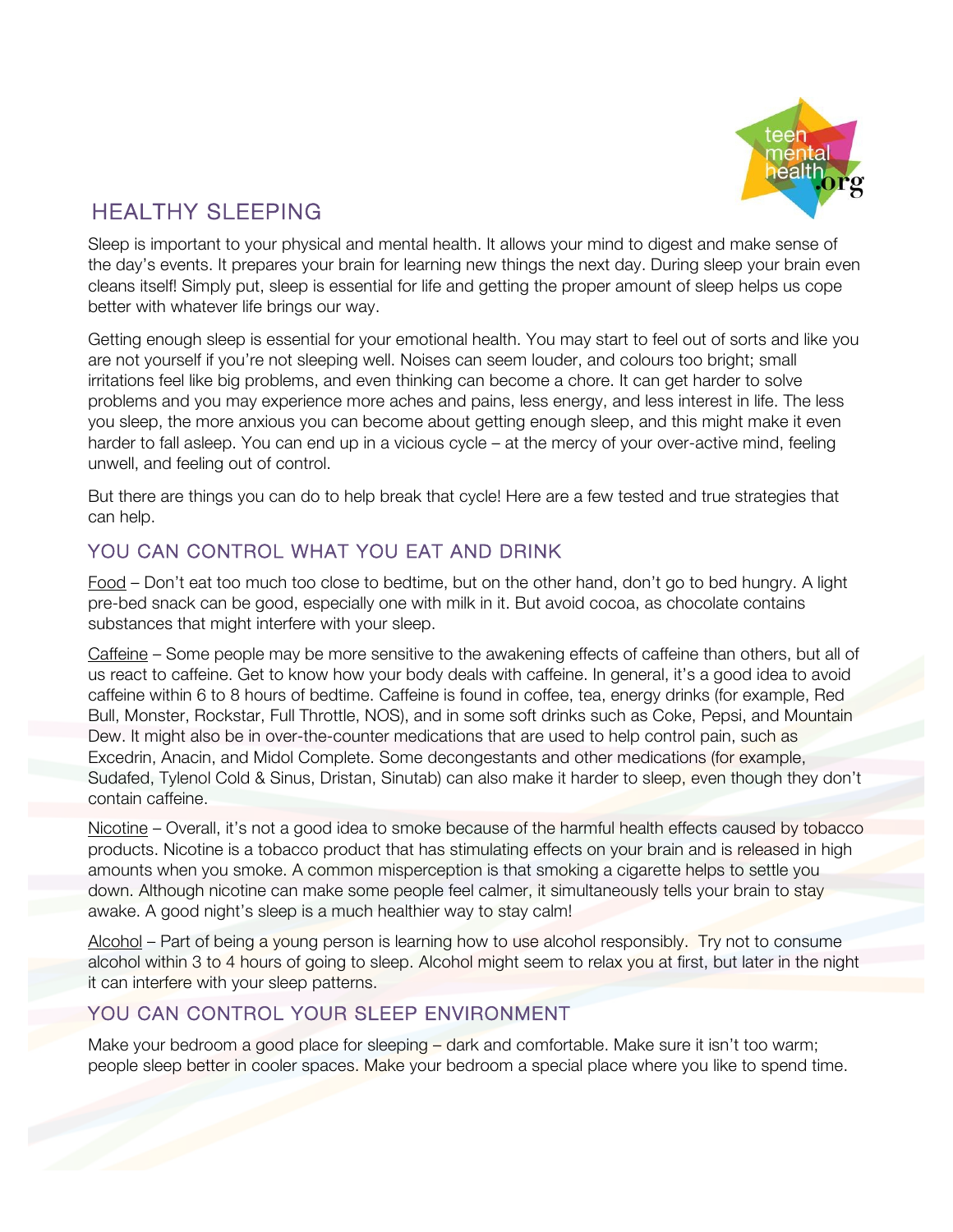Keep your bed as the place you sleep. Don't use it for doing homework, talking on the phone, texting, or watching videos and TV. You want to help your brain link being in bed with sleeping; that makes it easier to fall asleep when you are ready.

Keep electronic gadgets out of your bedroom when it's time to sleep. Remove your phone, your iPad, your computer, and any other screens from your room at bedtime. If you must keep them in your bedroom, disconnect them (for instance, put your phone in "do not disturb" mode) so that they don't interrupt you when you are ready to sleep.

## YOU CAN CONTROL WHAT YOU DO DURING THE DAY AND BEFORE BED

Get at least 30 minutes of vigorous physical exercise every day. This will help tire you out. Some people find that exercising right before bed wakes them up, so if you are one of those people, schedule your exercise for earlier in the day. Others find it makes them sleepy, especially if they do yoga, pilates, or another slow-and-steady exercise. This is highly individual, so experiment with this yourself.

Have a regular bedtime. This sets your body's inner clock for sleep. Identify your circadian rhythms – the hours when you sleep best. You might sleep better if you turn out the lights by 10 p.m. than if you go to bed at midnight. Most teenagers' brains naturally want to go to sleep between 10 p.m. and midnight. Find out what your brain naturally wants to do. Experiment, but remember not to trick your brain into staying awake by watching TV, working on your computer, or talking to your friends at those times. This kind of activity can over-ride your natural sleep tendency.

Have a pre-bedtime routine that calms you down and prepares you for sleep each night. Don't spend that time getting ready for the next day, as that will wake you up. Common bedtime routines include brushing your teeth, washing your face, writing in a journal, and/or reading a chapter in a book.

Avoid looking at bright screens (such as cell phones, tablets, laptops, TVs) close to when you try to sleep, as the brightness wakes up your brain. Make your electronic devices a no-go zone for the last half-hour before bed.

### YOU CAN CONTROL WHAT YOU DO WHILE YOU'RE FALLING ASLEEP

Try to put worries and problems out of your mind. Imagine something relaxing and pleasant – a purring cat, the sound of the ocean, a hike you enjoy, etc. If counting sheep works, do it!

Keep a pen and paper by your bed and jot down anything that's nagging at you. With the note there to read the next day, your mind may feel freer to relax.

It is not recommended that you use herbal remedies, such as valerian, kava-kava, or melatonin. This is because good scientific evidence doesn't yet exist to suggest that they help with sleep when they are used regularly. Additionally, they can have side effects of their own (for example, kava-kava can damage the liver), they can interact with medications that your doctor has prescribed to you, they can be expensive, and the product you buy may not contain pure herbal compounds.

We also do not recommend that you regularly take prescription medication to help you sleep. If your doctor suggests you take some medication to help you sleep, make sure you understand the risks and benefits of doing so. For help asking your doctor about your treatment, check out this resource: http://teenmentalhealth.org/resources/entries/communicating-with-your-health-care-provider-whatevery-student-should-ask

### WHAT IF YOU HAVE TRIED ALL THE SUGGESTIONS ON THIS PAGE AND YOU STILL CAN'T SLEEP?

Try box breathing or progressive muscle relaxation to help you relax. You can do these lying in bed.

Box Breathing can help your heart rate return to normal, which helps you to relax. Here's how you do it: